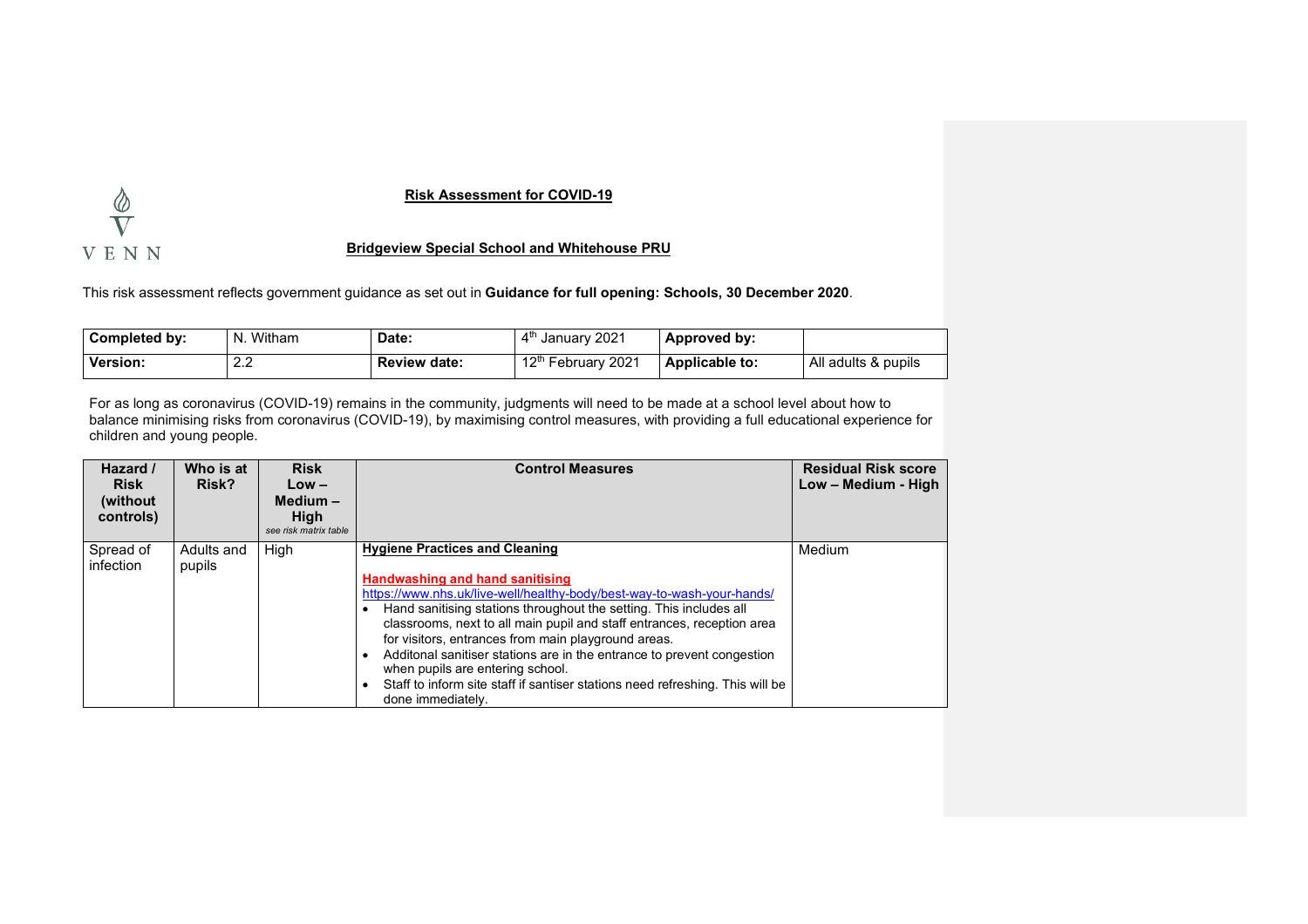| All hand washing areas to have soap and paper towels available to<br>staff and children. Staff to check these regularly ad report if stock is<br>low so it can be topped up.<br>Clear protocols for staff, pupils and visitors to wash hands on entry<br>and exit to the building. Signage placed at all entrances to remind<br>staff, pupils and visitors of the protocol.<br>Admin staff and site staff to request all visitors sanitise/wash hands<br>when entering the building.<br>All adults and pupils to wash hands frequently throughout the day.<br>Staff to encourage 'healthy handwashing habits'. As a minimum<br>teachers plan for pupils to wash their hand/sanitise at the following key<br>times:<br>Sanitise on entry to the school<br>Wash hands when entering the classroom<br>Re-entering school from playground for playtime or PE<br>$\bullet$<br>Before eating fruit/snack or lunch<br>Reinforce good hygiene and the importance for it through lessons and<br>information to parents.<br>All pupils to be taught eBug hand hygiene and sneezing lessons.<br>https://e-bug.eu/<br>Adults and pupils are required to change clothing at the end of each<br>day in school. This should be washed straight away.<br>School nursing to support delivering of handwashing lessons.<br>SLT to communicate most up to date guidance on handwashing from |  |
|--------------------------------------------------------------------------------------------------------------------------------------------------------------------------------------------------------------------------------------------------------------------------------------------------------------------------------------------------------------------------------------------------------------------------------------------------------------------------------------------------------------------------------------------------------------------------------------------------------------------------------------------------------------------------------------------------------------------------------------------------------------------------------------------------------------------------------------------------------------------------------------------------------------------------------------------------------------------------------------------------------------------------------------------------------------------------------------------------------------------------------------------------------------------------------------------------------------------------------------------------------------------------------------------------------------------------------------------------------------------------|--|
| the DFE.<br><b>General hygiene</b><br>• Regularly communicate good hygiene practices to parents through a<br>variety of media including Twitter, letters and the website<br>Apply catch it, bin it, kill it for coughs and colds.<br>https://www.youtube.com/watch?v=BEJHHuT9_iq&feature=youtu.be<br>Posters to be displayed throughout school to support the education of<br>staff, visitors and children.<br>Lidded bins in all classrooms and offices to be used for general waste<br>including used tissues. Bins to be emptied at least once per day.                                                                                                                                                                                                                                                                                                                                                                                                                                                                                                                                                                                                                                                                                                                                                                                                               |  |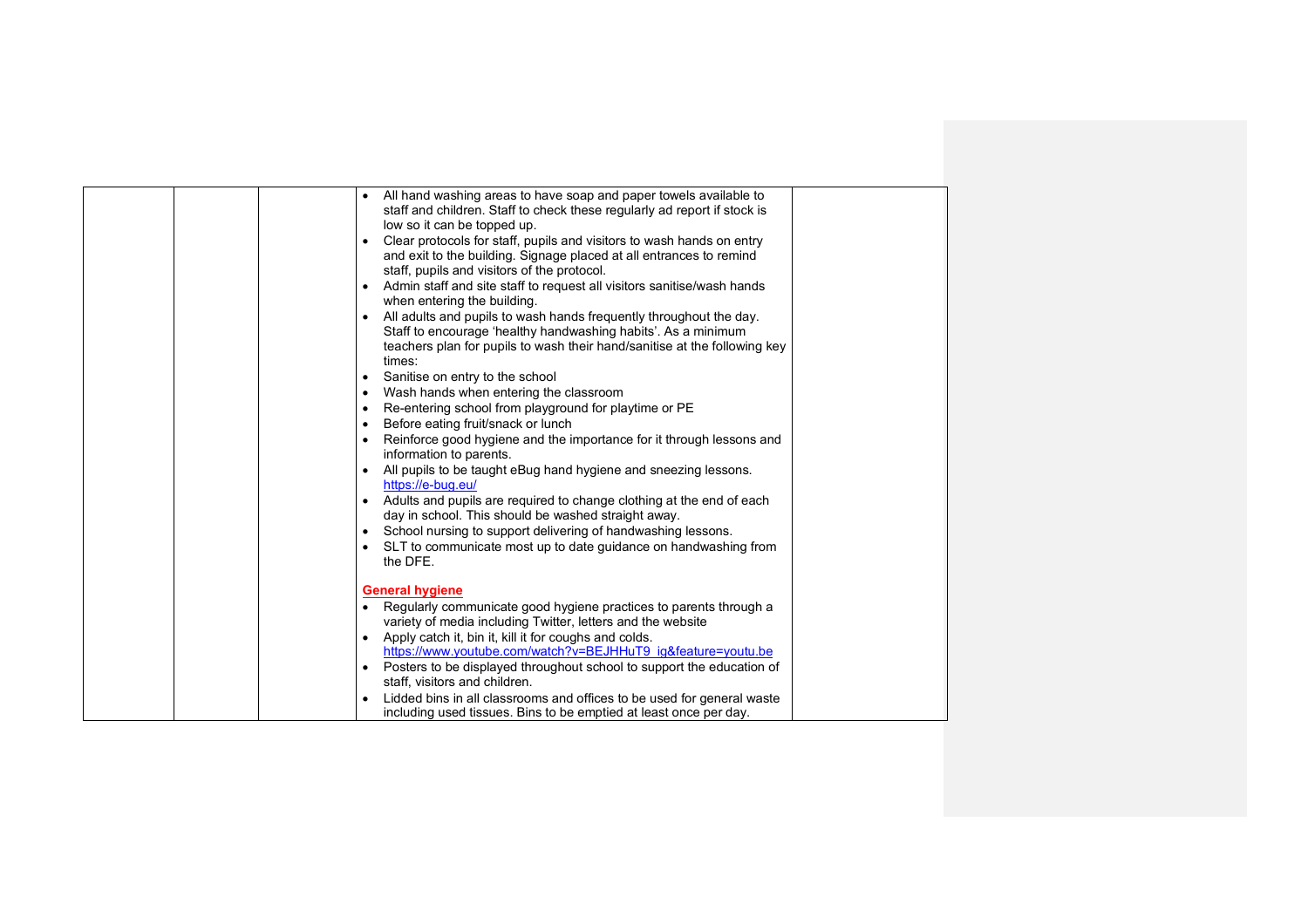| Staff to wear clean clothing each day. Staff to be offered use school<br>washing machine and dryer to regularly wash staff fleece jacket and<br>unclean clothing before taking it home.                                                                                                                                                                                                                                                                                                                                                                                                                                                                                                                                                                                                                                                                                                             |                                                                   |
|-----------------------------------------------------------------------------------------------------------------------------------------------------------------------------------------------------------------------------------------------------------------------------------------------------------------------------------------------------------------------------------------------------------------------------------------------------------------------------------------------------------------------------------------------------------------------------------------------------------------------------------------------------------------------------------------------------------------------------------------------------------------------------------------------------------------------------------------------------------------------------------------------------|-------------------------------------------------------------------|
| <b>General school cleaning</b><br>• Increase cleaning services throughout the week to included cleaner for<br>midday clean to include of toilets, door handles.<br>• Review cleaning schedule for setting and make cleaning checklist for<br>each classroom and area of school. Checklist to be displayed and<br>signed when area cleaned.<br>• Close areas of school if not being used.<br>• Clear desk and no clutter policy to be strictly adhered to, to enable<br>staff to wipe down areas throughout the day and to be thoroughly<br>cleaned each morning.<br>• Additional supplies of cleaning products to be purchased and available<br>in school.<br>• Cleaning staff to wear clean tabard and new PPE each day.                                                                                                                                                                           |                                                                   |
| <b>Cleaning (school staff)</b><br>• Shared areas will be cleaned after use i.e. hall<br>Doors will be propped open where possible and safe to do so.<br>• Resources will not be shared where possible to reduce contacts. If<br>they are shared, they must be cleaned after each use and before other<br>children use them. For example sports equipment for each bubble,<br>photocopiers, paper trimmers. Disinfectant spray will be readily<br>available in staff areas.<br>• All staff will carry out general cleaning duties (in line with normal<br>duties) throughout the day in their designated area. Staff will wipe<br>down surfaces and equipment throughout the day. Cleaning products<br>will be available in all rooms, in locked cupboards. This is explained<br>clearly in the classroom hygiene schedule.<br>• Staff are requested to wipe the sink area in the toilets after use. | Commented [KO1]: What exactly are the general cleaning<br>duties. |
| Additional hygiene practices to classrooms and main teaching areas<br>• Clear hygiene schedules in place and displayed for the classrooms.<br>• Cleaning products available and stored out of pupils' reach.                                                                                                                                                                                                                                                                                                                                                                                                                                                                                                                                                                                                                                                                                        | Commented [KO2]: Are these COSHH assessed with<br>training?       |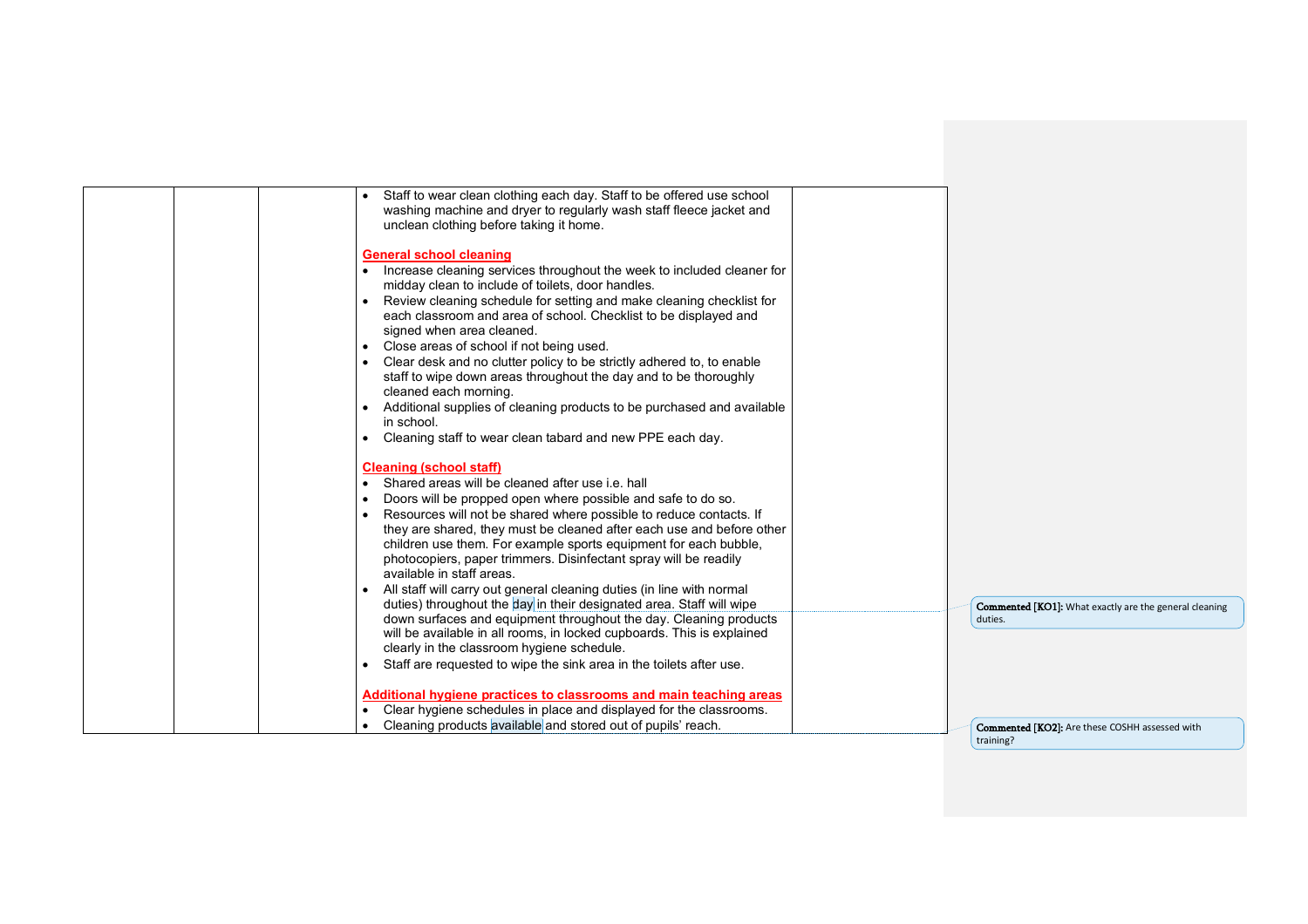|                        | Remove excess furniture and equipment from classroom. Minimal,<br>٠<br>non-cluttered approach to classrooms.<br>Pupils to have box with own resources including pencil case, books,<br>cup etc. All items to be named.<br>Staff to have their own pencil case and named stationary equipment.<br>٠<br>Pupils will be discouraged to bring own toys/items to school. If a<br>comforter is needed this must be kept on the pupil's own table and/or I<br>their box. Parents will be asked to clean the toy/comforter daily.                                                                                                                                                                                                                                                                                                                                                                                                                                                                                                                                                                                                                                                                                                                                                                                                                                                                         |  |
|------------------------|---------------------------------------------------------------------------------------------------------------------------------------------------------------------------------------------------------------------------------------------------------------------------------------------------------------------------------------------------------------------------------------------------------------------------------------------------------------------------------------------------------------------------------------------------------------------------------------------------------------------------------------------------------------------------------------------------------------------------------------------------------------------------------------------------------------------------------------------------------------------------------------------------------------------------------------------------------------------------------------------------------------------------------------------------------------------------------------------------------------------------------------------------------------------------------------------------------------------------------------------------------------------------------------------------------------------------------------------------------------------------------------------------|--|
| Spread of<br>infection | Limiting interactions between adults/children and between groups<br><b>Bubble organisation</b><br>Staff and pupils are organised in to bubbles to reduce limit<br>interactions and movement around the building. The size of the<br>bubbles are inline with government guidance. Within each bubble<br>classes are paired to create smaller bubbles. See Bubble<br>appendix.<br>• Staff meeting on training day used to revisit the organisation and<br>purpose of bubbles.<br>• Each bubble to have allocated entrance.<br>Each Bubble to have allocated resources to prevent movement<br>around school. This includes additional photocopiers, first aid, IT,<br>staffroom facilities.<br>• Staffing clearly organised within each Bubble to ensure all staff<br>understand their role.<br>Senior leader allocated to each bubble.<br>Staff who need to move between Bubbles wash hands before and<br>after entering the bubble.<br><b>Visitors</b><br>• Only necessary visitors will be allowed into school. This would<br>include, but is not exhaustive; social workers, police, VENN central<br>staff, school nursing.<br>• We will endeavour to safely accommodate visitors if they are<br>required to support pupils for the following reasons;<br>Safeguarding support eg social care, Womens' Aid, Youth Justice<br>$\bullet$<br>EHCP support or assessment eg Education Psychologists, |  |
|                        | Speech and Language, Occupational Therapy                                                                                                                                                                                                                                                                                                                                                                                                                                                                                                                                                                                                                                                                                                                                                                                                                                                                                                                                                                                                                                                                                                                                                                                                                                                                                                                                                         |  |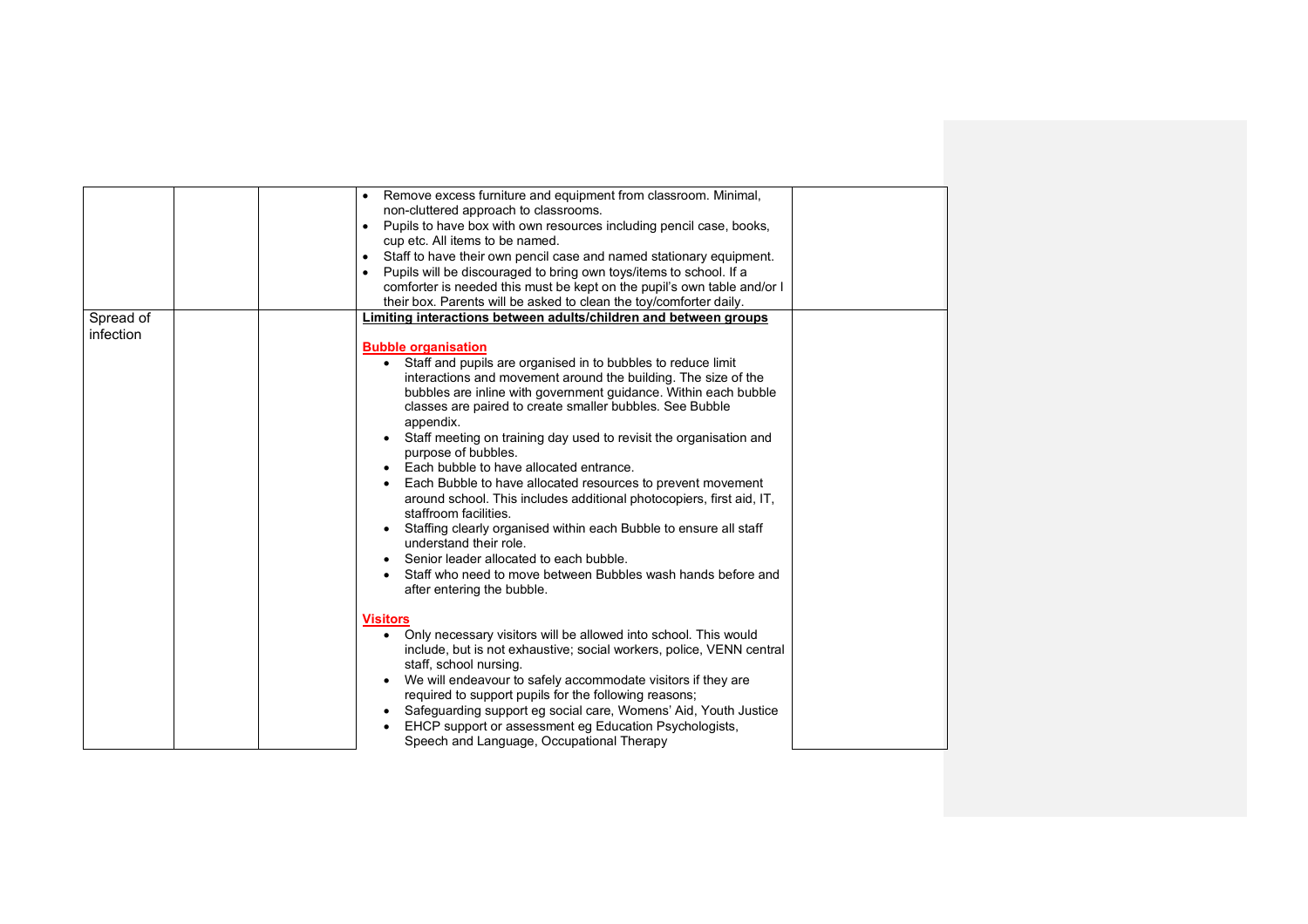|  | Transition to next setting<br>Admission meetings will need to be held on site. These meetings<br>will be held in the training room (our largest office space), windows<br>and doors to be opened, furniture to be positioned to enable social<br>distancing. Meetings will be time limited.<br>If the visitor is to support the safeguarding of pupils or to meet the<br>needs of a pupil as identified in their EHCP or transition needs of a<br>pupils we will safely try to accommodate this<br>Where possible virtual methods will be used to communicate. (see<br>virtual communication technologies below)<br><b>General social distancing</b><br>• 2m guidance to be applied wherever possible throughout the<br>school setting i.e. with children, visitors, colleagues, where<br>possible.<br>Staff understand that social distancing and other preventative<br>measure are not 'all or nothing' rules.<br>Signs to be displayed in and around the school to remind adult and<br>pupils of social distancing<br>• Staff in school will adhere to social distancing, where possible.<br><b>Admin and Welfare offices</b><br>• Reduce number of adults working in office areas by increasing<br>number of office bases. This will include new safeguarding office<br>and SEN office.<br>Remove desks from admin and welfare offices to create wider<br>spaces between desks.<br>Increase number of phone points and internet points to be able to<br>arrange desks further apart and be non-facing.<br>No 'hot desking' and 'seat sharing'<br>• Change door to admin to a stable door to deter people from<br>entering the office. Place tray on stable door for staff to leave<br>items for admin officers.<br>Perspex screen on front desk. |  |
|--|------------------------------------------------------------------------------------------------------------------------------------------------------------------------------------------------------------------------------------------------------------------------------------------------------------------------------------------------------------------------------------------------------------------------------------------------------------------------------------------------------------------------------------------------------------------------------------------------------------------------------------------------------------------------------------------------------------------------------------------------------------------------------------------------------------------------------------------------------------------------------------------------------------------------------------------------------------------------------------------------------------------------------------------------------------------------------------------------------------------------------------------------------------------------------------------------------------------------------------------------------------------------------------------------------------------------------------------------------------------------------------------------------------------------------------------------------------------------------------------------------------------------------------------------------------------------------------------------------------------------------------------------------------------------------------------------------------------------------------------------------|--|
|--|------------------------------------------------------------------------------------------------------------------------------------------------------------------------------------------------------------------------------------------------------------------------------------------------------------------------------------------------------------------------------------------------------------------------------------------------------------------------------------------------------------------------------------------------------------------------------------------------------------------------------------------------------------------------------------------------------------------------------------------------------------------------------------------------------------------------------------------------------------------------------------------------------------------------------------------------------------------------------------------------------------------------------------------------------------------------------------------------------------------------------------------------------------------------------------------------------------------------------------------------------------------------------------------------------------------------------------------------------------------------------------------------------------------------------------------------------------------------------------------------------------------------------------------------------------------------------------------------------------------------------------------------------------------------------------------------------------------------------------------------------|--|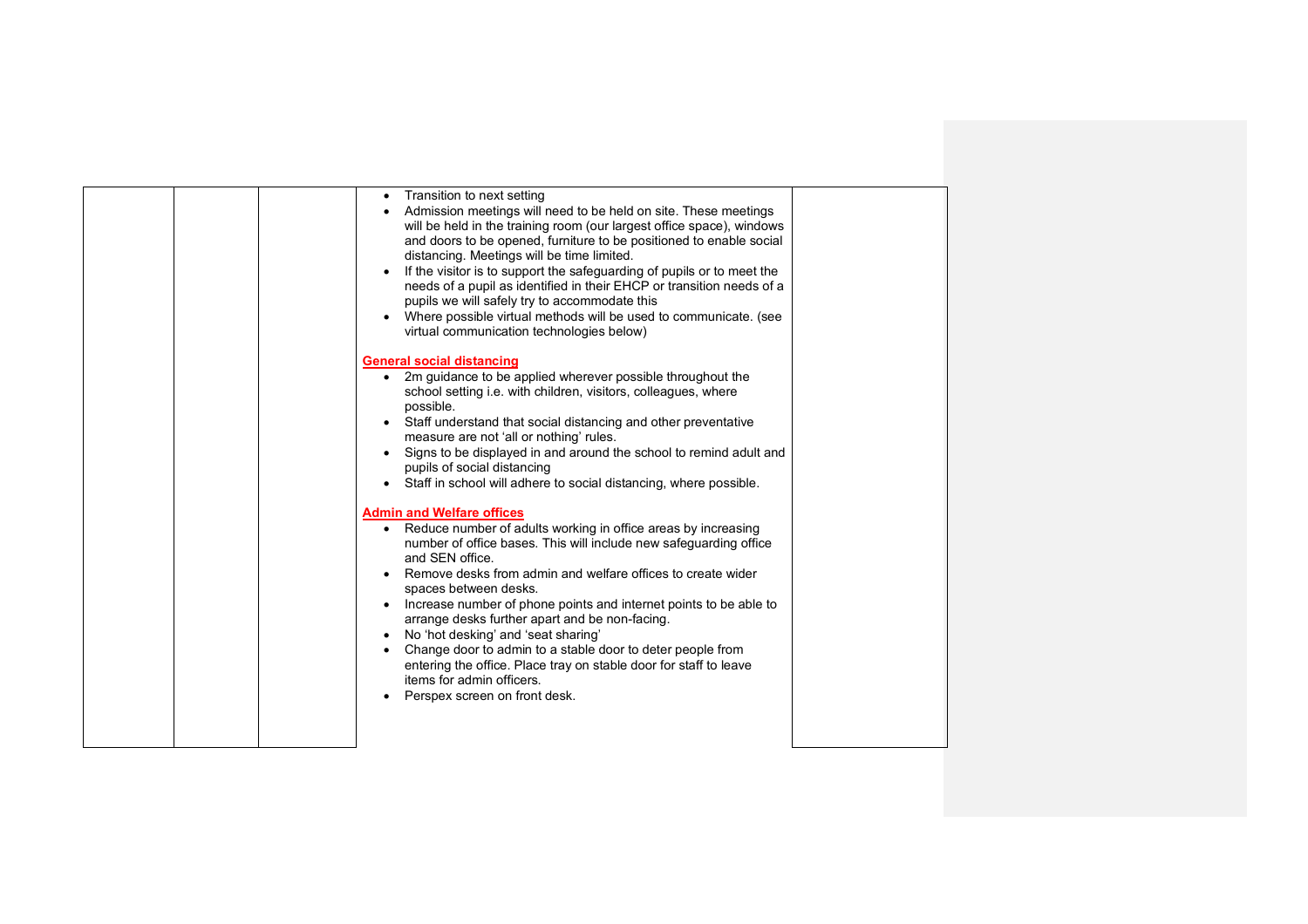| <b>Classroom organisation</b><br>• Teachers to keep records of seating plans for identifying close<br>contacts.<br>Desks to be forward facing where possible and positioned with<br>maximum space between to reduce contact.<br>Desks to be clearly labelled to help the pupils organise their<br>$\bullet$<br>resources and know which end to sit at.<br>Pupils to have their own classroom to limit movement between<br>$\bullet$<br>rooms within the Bubble.<br>• Specialist learning areas to be cleaned between use by pupils and<br>staff eg art room, medical rooms, PD room, Pupil Champion room.<br>Staff to pupils have resources they need for the day to reduce<br>movement around the room.<br>Reading books returned from home to be quarantined for 3 days<br>$\bullet$<br>before returning to shelf.<br>Pupils to have own named drinking cup.<br>Additional maths resources, phonics resources ordered to reduce<br>sharing of resource between classes. |  |
|---------------------------------------------------------------------------------------------------------------------------------------------------------------------------------------------------------------------------------------------------------------------------------------------------------------------------------------------------------------------------------------------------------------------------------------------------------------------------------------------------------------------------------------------------------------------------------------------------------------------------------------------------------------------------------------------------------------------------------------------------------------------------------------------------------------------------------------------------------------------------------------------------------------------------------------------------------------------------|--|
| <b>Key Stage 1 Classrooms</b><br>• Similar classroom hygiene schedules apply. In addition, cleaning<br>and organisation of toys required.<br>Each group to have toys allocated to them. These are cleaned<br>before changing.<br>Play trays to be used to promote social distancing whilst playing.<br>Each child to own set of curriculum resources if required eq.<br>Numicon, counters etc.                                                                                                                                                                                                                                                                                                                                                                                                                                                                                                                                                                            |  |
| <b>Transporting pupils to school</b><br>• Parents/carers will be encouraged to walk, bike or bring to school<br>where possible.<br>Parents/carers will be informed if a personal transport budget is<br>possible.<br>Regular communication with the LA transport department will be in<br>place.                                                                                                                                                                                                                                                                                                                                                                                                                                                                                                                                                                                                                                                                          |  |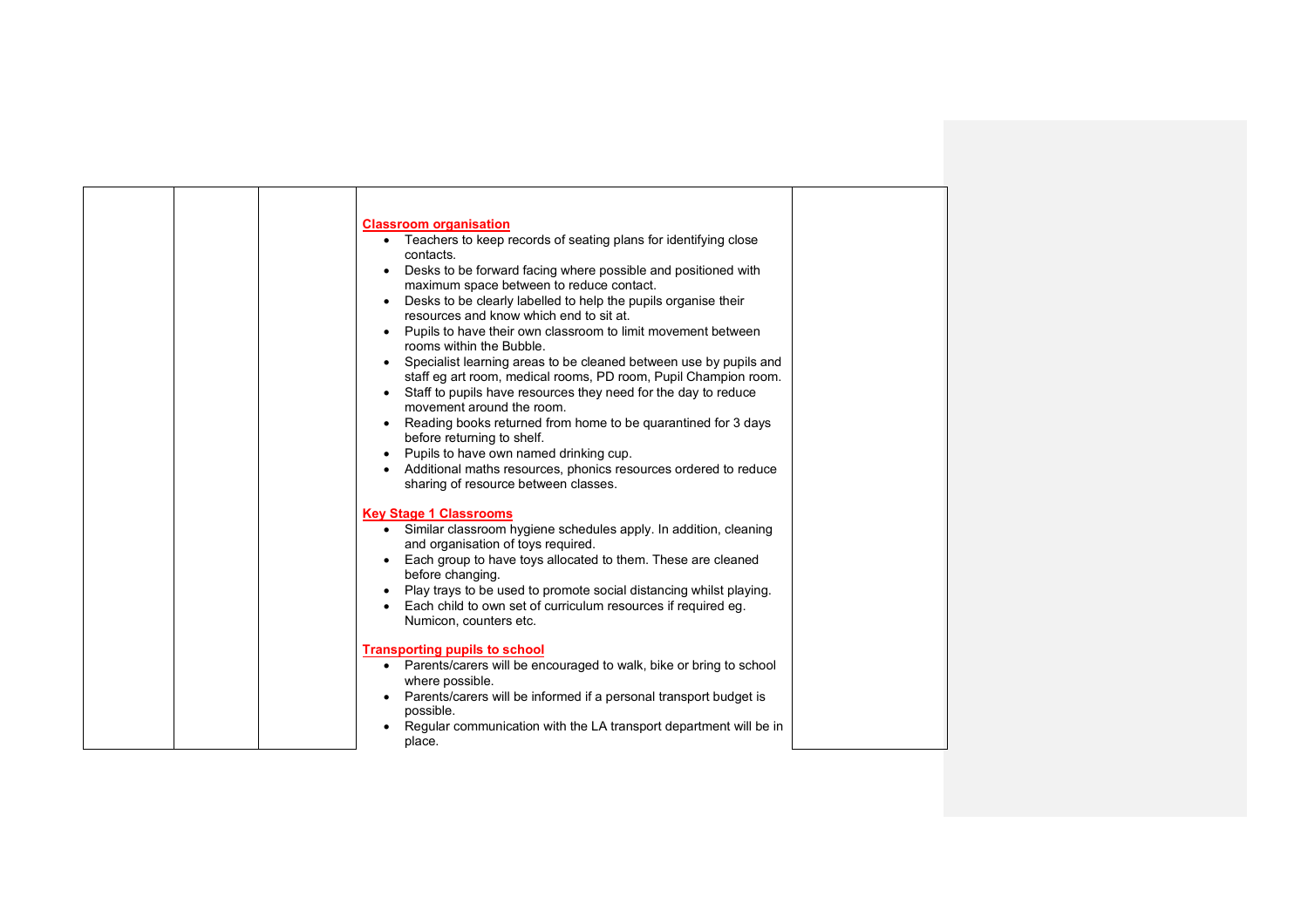| Senior leaders will work with LA to ensure consistency in the<br>groups of children who travel together<br>Only two or three transport vehicles to be allowed through the<br>gates at one time.<br>Staff to monitor that drivers are cleaning the vehicles between<br>pupil groups.<br>Staff not to open and close vehicle doors when meeting and<br>greeting pupils.                                                                                                                                                                                                        |              |
|------------------------------------------------------------------------------------------------------------------------------------------------------------------------------------------------------------------------------------------------------------------------------------------------------------------------------------------------------------------------------------------------------------------------------------------------------------------------------------------------------------------------------------------------------------------------------|--------------|
| <b>Timetable</b><br>Timetable in place for the use of the playground and hall.<br>Timetable to be flexible to reduce pupil anxieties.<br>Sport coach to be allocated to a Bubble each visit and to follow<br>guidance from sports associations.                                                                                                                                                                                                                                                                                                                              |              |
| <b>Lunchtime</b><br>Introduce sittings lunchtime for both BV and WH. Reduce numbers<br>in dining hall at one time to allow less children to sit around tables.<br>Children to be served food by staff. Dedicated staff to serve food.<br>Staff serving food to wear face covering.<br>Seats and tables to be cleaned between sittings.<br>All spare cutlery to be removed from tables between sittings.<br>New jugs of drink to be placed on table for each sitting.                                                                                                         |              |
| Music and working with staff from the Music Hub<br>• Music leader to coordinate with music hub to explain school<br>COVID prevention measures.<br>No wind instruments to be used.<br>Pupils to wash hands before using instruments.<br>Instruments should be cleaned by the pupils after using them<br>wherever possible.<br>Music lessons to be in small groups no larger than BV/WH class<br>sizes. Classes must not join together.<br>Singing should not take place in groups larger than BV/WH class<br>sizes. Staff should ensure the room is large enough and has good |              |
|                                                                                                                                                                                                                                                                                                                                                                                                                                                                                                                                                                              | ventilation. |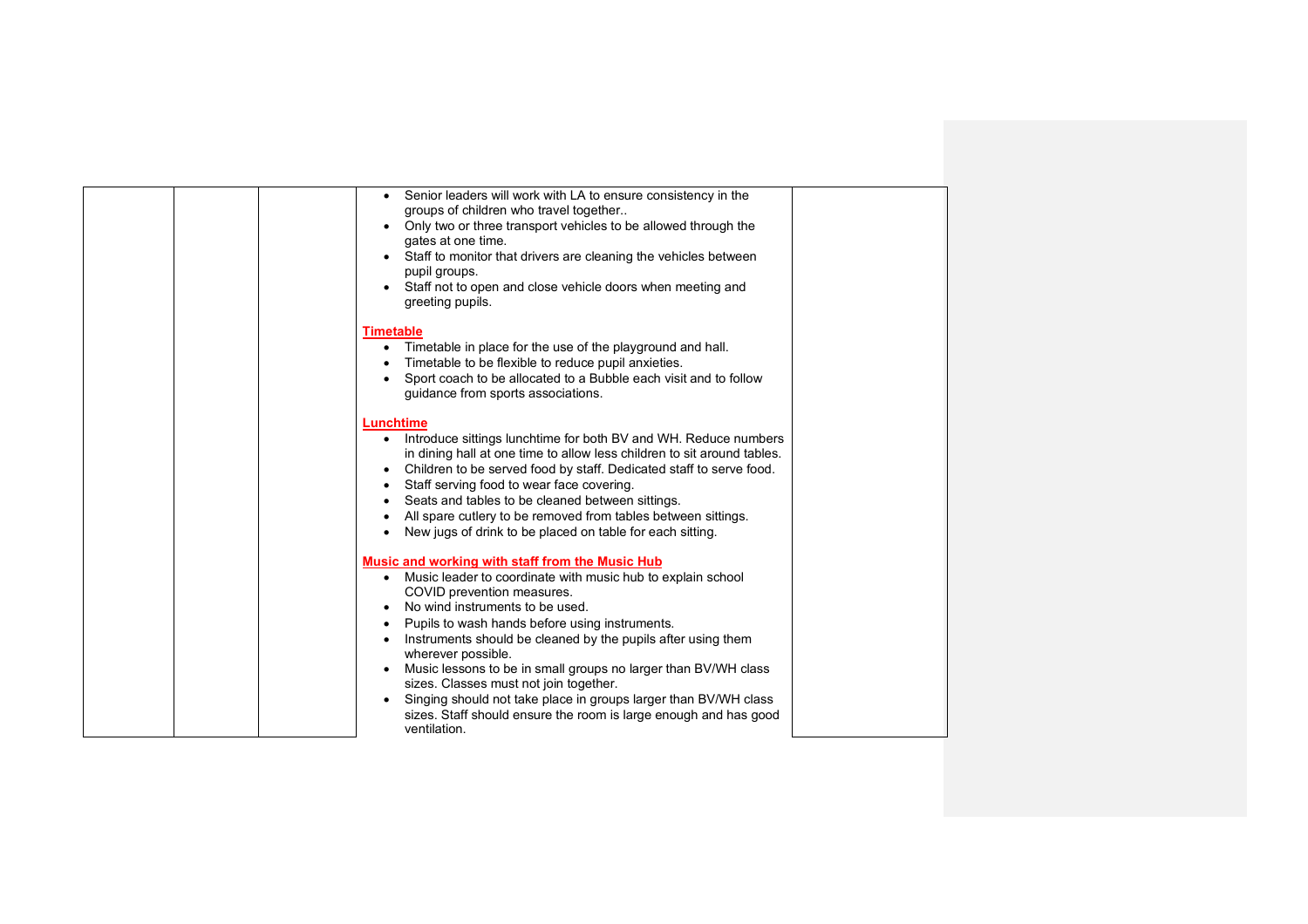| Pupils should sit back to back or side by side during when playing<br>instruments or singing.                                                                                                                                                                                                                                                                                                                                                                                                                                                                                                                                                                                                                                                                                                                                                                                                                                                                                                                                                                                                  |  |
|------------------------------------------------------------------------------------------------------------------------------------------------------------------------------------------------------------------------------------------------------------------------------------------------------------------------------------------------------------------------------------------------------------------------------------------------------------------------------------------------------------------------------------------------------------------------------------------------------------------------------------------------------------------------------------------------------------------------------------------------------------------------------------------------------------------------------------------------------------------------------------------------------------------------------------------------------------------------------------------------------------------------------------------------------------------------------------------------|--|
| Art lessons in the studio<br>Teaching days to be allocated between either Whitehouse or<br>$\bullet$<br>Bridgeview.<br>Sugar/newspaper to cover each table and then disposed of each<br>lesson.<br>Resources allocated to each class and stored in class draws<br>following a thorough clean.<br>Tables and chairs wiped down between lessons.<br>$\bullet$<br>Equipment that is limited e.g. glue guns/DT equipment to be<br>sanitised after use.<br>Pupils to be seated and allocated a space at the start of the<br>lesson, spread out around the room.<br>Pupils and staff to sanitise hands before moving over to the studio.<br>Hands to be sanitised on arrival and departure of the studio.<br>Pupils work will be stored in the class draw ready for the next<br>lesson. Any work that requires drying to be placed in the drying<br>rack and then transferred to the appropriate class draw when dry.<br>Ensure good ventilation when using the studio.<br>$\bullet$<br>Art lessons to be in small groups no larger than BV/WH class<br>sizes. Class bubbles must not join together. |  |
| <b>Physical activity in school</b><br>• Physical activity will be promoted in school.<br>PE leader will seek guidance from sporting associations.<br>PE leader will coordinate with Sports coaches to explain the<br>COVID prevention measure.<br>PE lessons will be in classes or within bubbles.<br>$\bullet$<br>Outdoor sports will be prioritised.<br>All pupils to complete Daily Mile outdoors.<br>Ensure good ventilation when using the PE hall.<br>Equipment to be cleaned after use.                                                                                                                                                                                                                                                                                                                                                                                                                                                                                                                                                                                                 |  |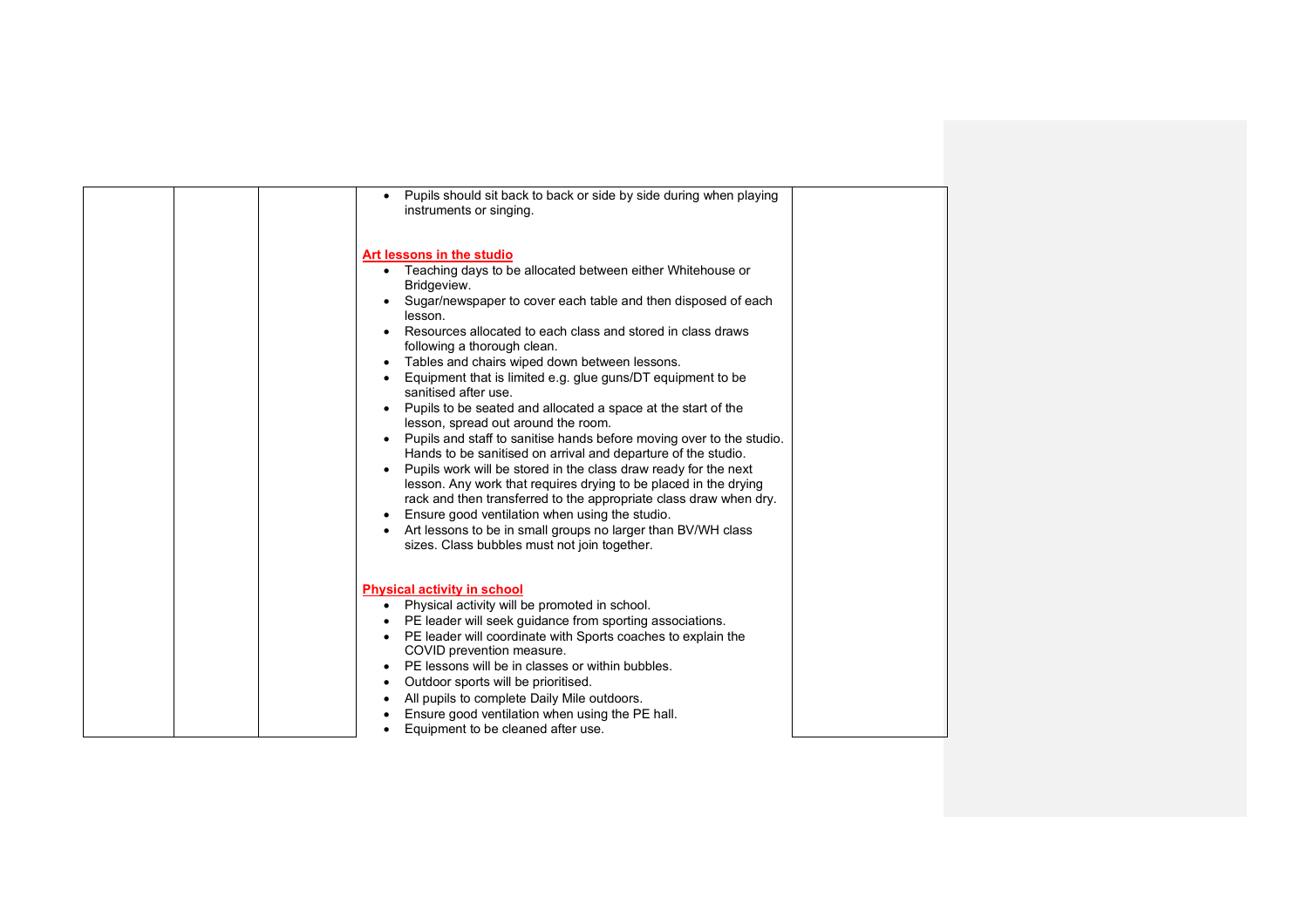| Pupils to wash hands before and after physical activities.                                                                                                                                                                                                                                                                                                                                                                                                                                 |                                                                                                                             |
|--------------------------------------------------------------------------------------------------------------------------------------------------------------------------------------------------------------------------------------------------------------------------------------------------------------------------------------------------------------------------------------------------------------------------------------------------------------------------------------------|-----------------------------------------------------------------------------------------------------------------------------|
| <b>Assemblies</b><br>• Large group situations will be avoided. Whole school assemblies<br>with pupils sitting together will not take place.<br>• Assemblies will still take place to ensure pupils have chance to<br>reflect, celebrate achievements and celebrate festivals and<br>traditions.<br>Classes will be either in own classes or using Microsoft Teams if<br>$\bullet$<br>whole school.<br>Singing within assemblies must follow guidance as for music<br>$\bullet$<br>lessons. |                                                                                                                             |
| <b>First aid and medication</b><br>• First aid bag to be kept in the staffroom for each Bubble.<br>If appropriate, pupils to be treated within the classroom.<br>$\bullet$<br>• Medication to be taken in medical room. Surfaces and cabinet to<br>be wiped after use.                                                                                                                                                                                                                     |                                                                                                                             |
| <b>Sharing of Safeguarding concerns with Designated Safeguarding</b><br><b>Leads</b><br>• Staff should follow the usual Child Protection Policy if they have a<br>safeguarding concern about a pupils.<br>• CPOMs to be used to share concerns.<br>Staff to ring safeguarding office if needing to speak to the DSLs.<br>$\bullet$                                                                                                                                                         |                                                                                                                             |
| <b>Pupil use of the toilets</b><br>• Staff should continue to take pupils to the toilet and check the toilet<br>area before the pupil enters.<br>• Staff to wear own face covering in the toilet area if they wish.<br>Only one pupil to be allowed in the toilet area at one time.<br>$\bullet$                                                                                                                                                                                           | Commented [KO3]: What does checking entail? Are the<br>pupils then unsupervised? What is the cleaning regime<br>afterwards? |
| <b>Staffrooms, office, copier rooms</b><br>Signage will indicate the maximum number of adults allowed in<br>$\bullet$<br>these rooms.                                                                                                                                                                                                                                                                                                                                                      |                                                                                                                             |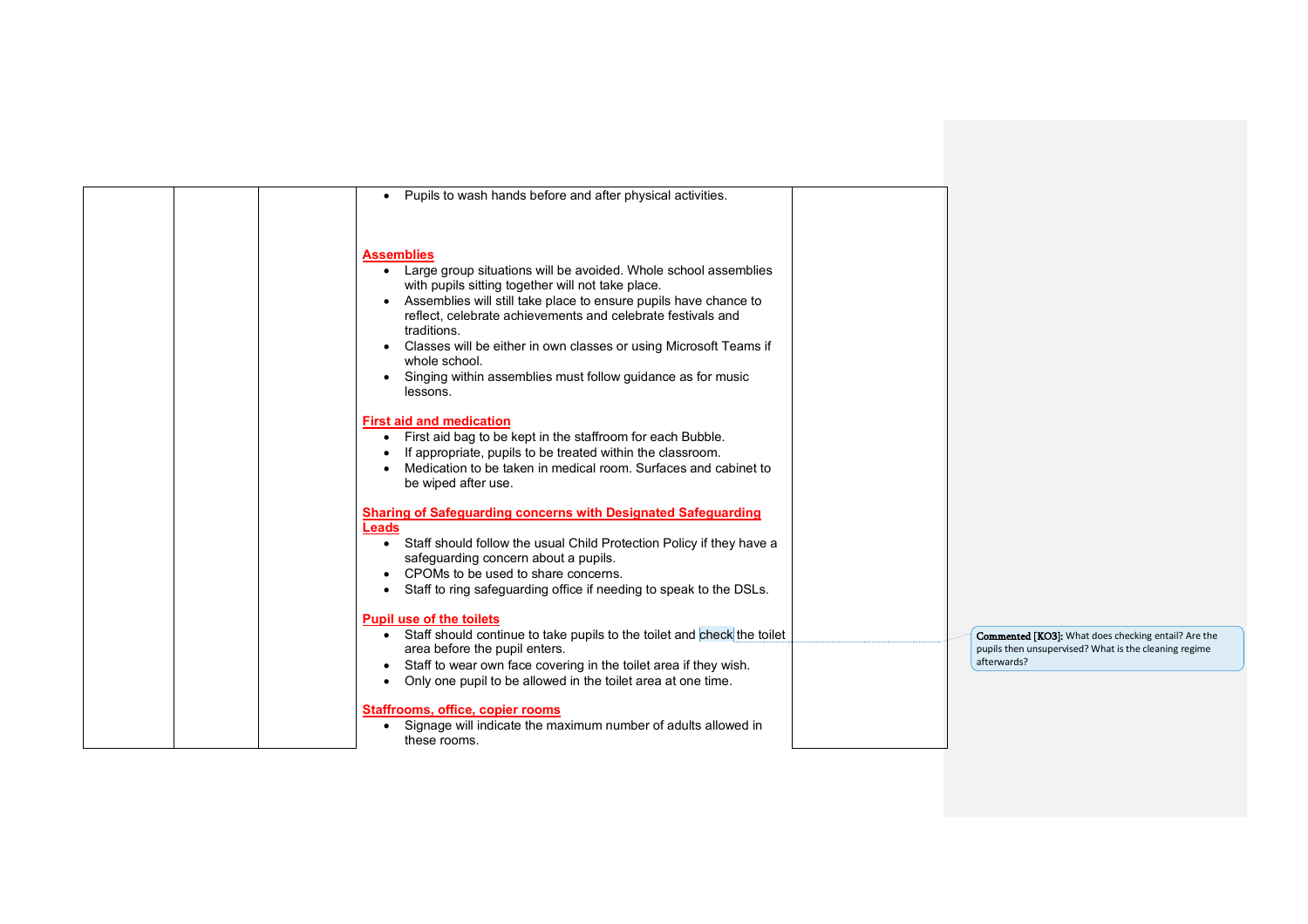| <b>Pupils displaying symptoms of COVID</b><br>• Removal of the child to the an unoccupied, well ventilated room.<br>The small meeting room at reception should firstly be used.<br>• PPE (gloves, apron and face mask) will be readily available in this<br>room if the supporting adult needs to remain with the child to<br>support his/her wellbeing. If it is safe to leave the pupil in the room<br>the viewing window can be used to observe the pupil.<br>• The pupil's parents/carers will be contacted to collect the child. If<br>they have no transport a taxi will be called for them.                                                                                                                                                                                                                                                                                                                                                                                                                                                                                                                                                                                                                                                                                                                                                                                                                                                                                                                 | Commented [KO4]: Has this been pre-arranged with                                                                                                                                                                                                                                         |
|--------------------------------------------------------------------------------------------------------------------------------------------------------------------------------------------------------------------------------------------------------------------------------------------------------------------------------------------------------------------------------------------------------------------------------------------------------------------------------------------------------------------------------------------------------------------------------------------------------------------------------------------------------------------------------------------------------------------------------------------------------------------------------------------------------------------------------------------------------------------------------------------------------------------------------------------------------------------------------------------------------------------------------------------------------------------------------------------------------------------------------------------------------------------------------------------------------------------------------------------------------------------------------------------------------------------------------------------------------------------------------------------------------------------------------------------------------------------------------------------------------------------|------------------------------------------------------------------------------------------------------------------------------------------------------------------------------------------------------------------------------------------------------------------------------------------|
| • The child will remain in the room (if possible) until parents/carers<br>arrive.<br>If the child needs the toilet whilst waiting to be collected, the child<br>$\bullet$<br>should be allowed to do so. The toilet in the reception area should<br>be used. Admin staff should use the toilets down the hall corridor<br>at this time. The toilet will be cleaned by a senior leader or cleaner<br>using standard cleaning equipment before being used by anyone<br>else. PPE equipment to be worn whilst cleaning the area.<br>Door to the room to be left open and main doors open to give<br>ventilation.<br>• The adult who has supported the child can remain in school,<br>unless he/she starts to display symptoms. The adult should ensure<br>he/she washes their hands thoroughly (see handwashing<br>quidance)<br>If the child tests positive for coronavirus, other children and staff in<br>$\bullet$<br>the child's allocated 'group' (or bubble) will be informed and<br>isolation guidance followed.<br>https://www.gov.uk/government/publications/covid-19-stay-at-home-<br>guidance/stay-at-home-guidance-for-households-with-possible-coronavirus-<br>covid-19-infection<br><b>Staff displaying symptoms of COVID</b><br>• Will go home straight away<br>Follow the isolation guidance and will take a test<br>$\bullet$<br>https://www.gov.uk/government/publications/covid-19-stay-at-<br>home-guidance/stay-at-home-guidance-for-households-with-<br>possible-coronavirus-covid-19-infection | transport? If this cant happen what is the contingency plan?<br>Commented [KO5]: Can this be made clear that it will be by<br>a suitable trained cleaner with appropriate PPE<br>Commented [KO6]: Many trusts are isolating/collapsing<br>bubbles straight away until test results back. |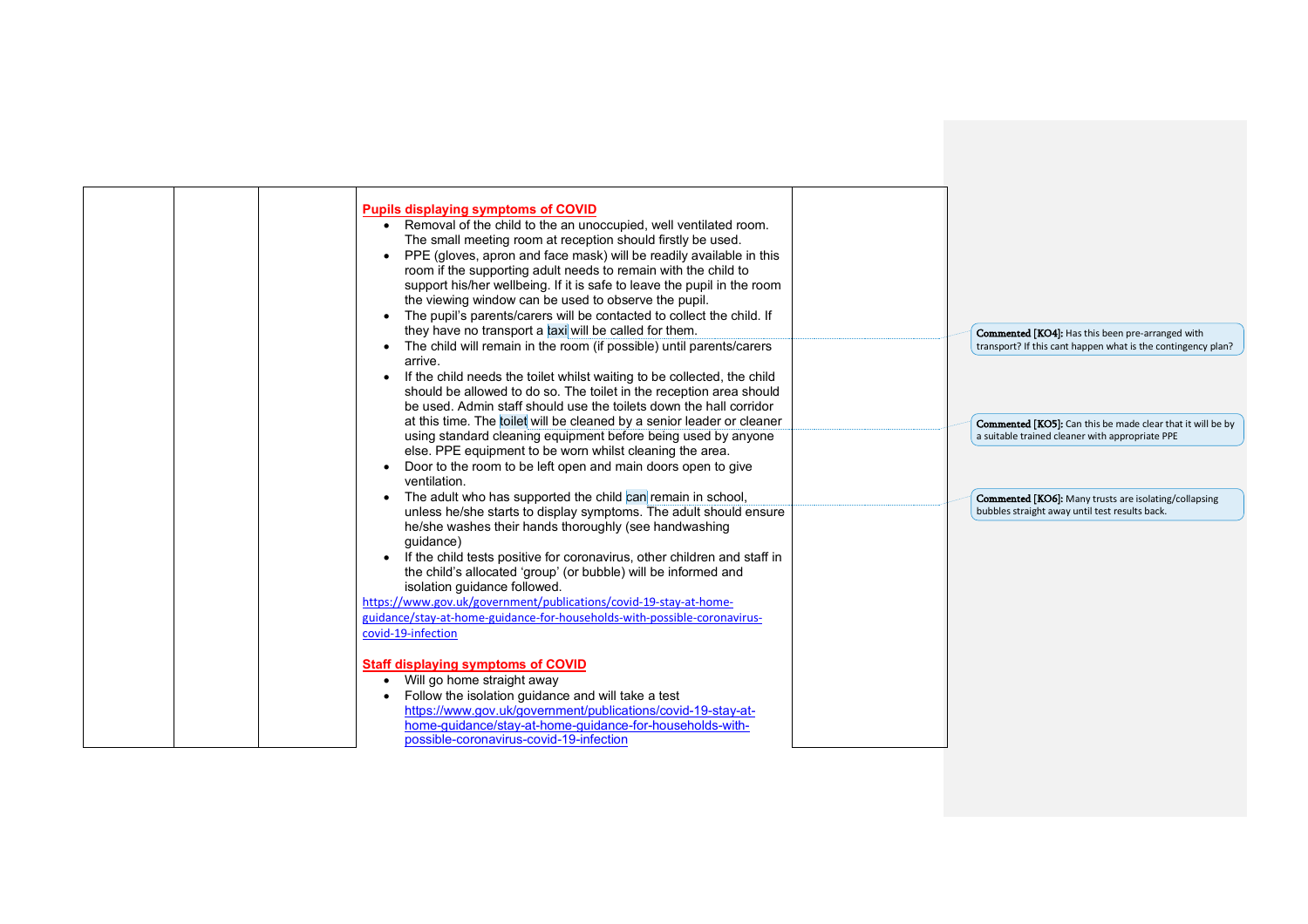| If staff are unable to get access to a testing centre a testing kit will<br>$\bullet$<br>be delivered to their home<br><b>Staff medical assessment</b><br>Health questionnaire completed by all staff.<br>Staff who identify themselves as vulnerable will have a risk<br>assessment completed.<br>Staff who identify themselves as clinically extremely vulnerable<br>$\bullet$<br>should seek and follow guidance from GP/consultant.<br>Risk assessment for pregnant staff will be completed.                                                                                                                |  |
|-----------------------------------------------------------------------------------------------------------------------------------------------------------------------------------------------------------------------------------------------------------------------------------------------------------------------------------------------------------------------------------------------------------------------------------------------------------------------------------------------------------------------------------------------------------------------------------------------------------------|--|
| <b>Personal Protective Equipment</b><br>Intimate care/general first aid<br>'routine' PPE will be worn to deal with intimate care situations i.e.<br>$\bullet$<br>nappy changing (disposable gloves and apron)<br>Face mask, gloves and apron to be worn by staff if first aid treatment<br>is needed to be given.<br><b>Other</b><br>A face mask, disposable gloves and apron are available for the following<br>situations<br>Child/adult displaying symptoms of coronavirus and has to remain in<br>$\bullet$<br>school for a short period of time. The supporting adult will have access<br>to PPE if needed |  |
|                                                                                                                                                                                                                                                                                                                                                                                                                                                                                                                                                                                                                 |  |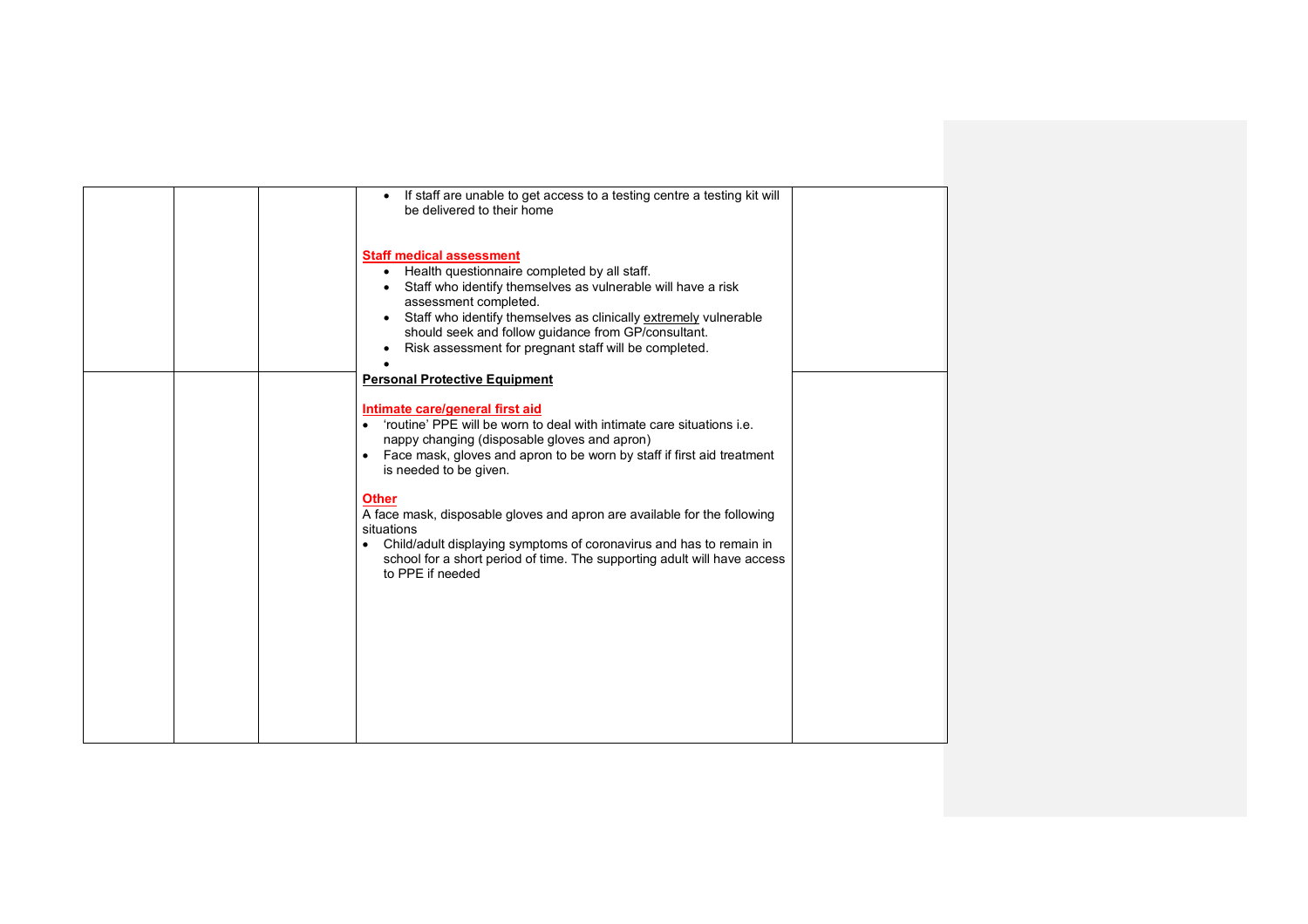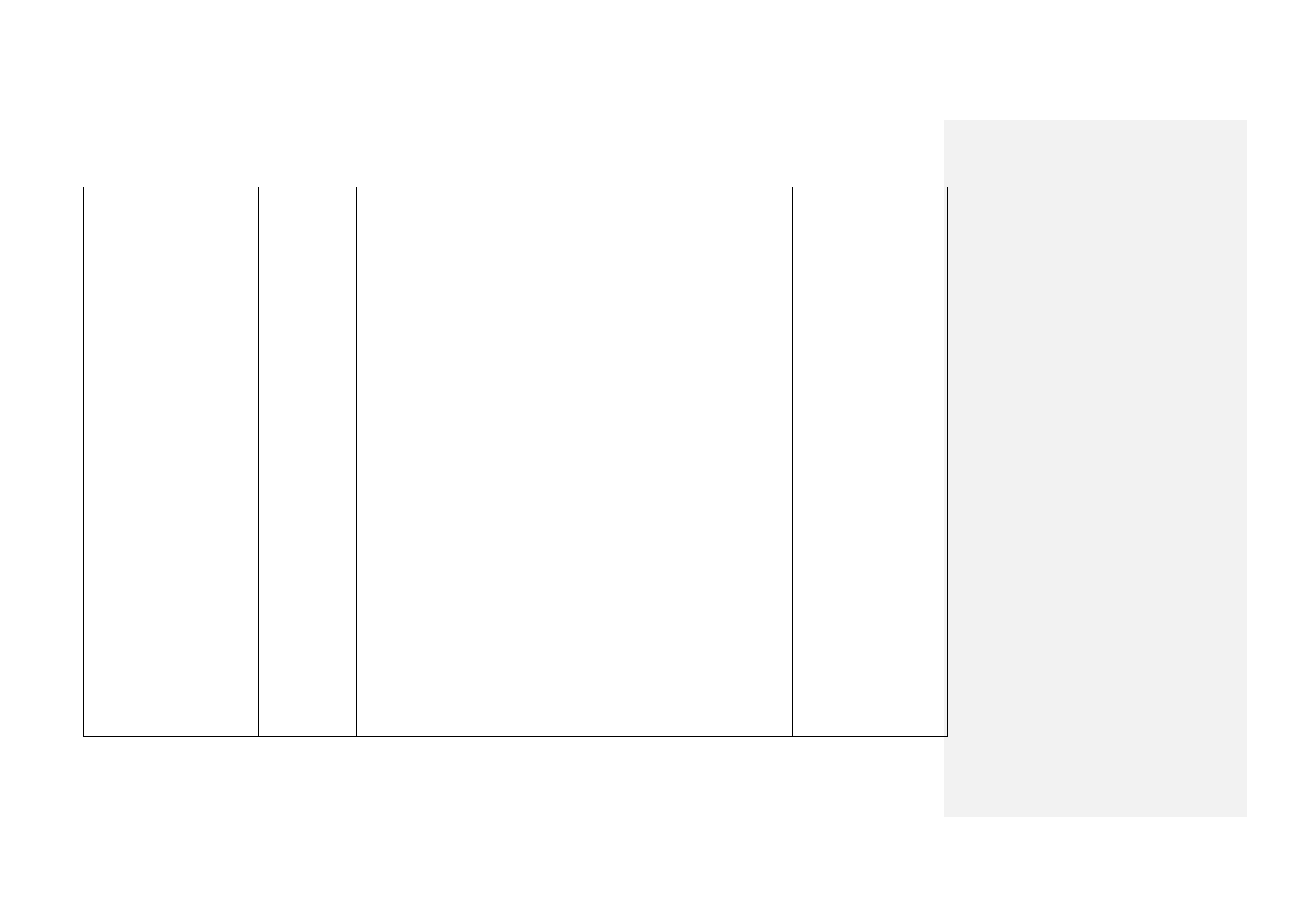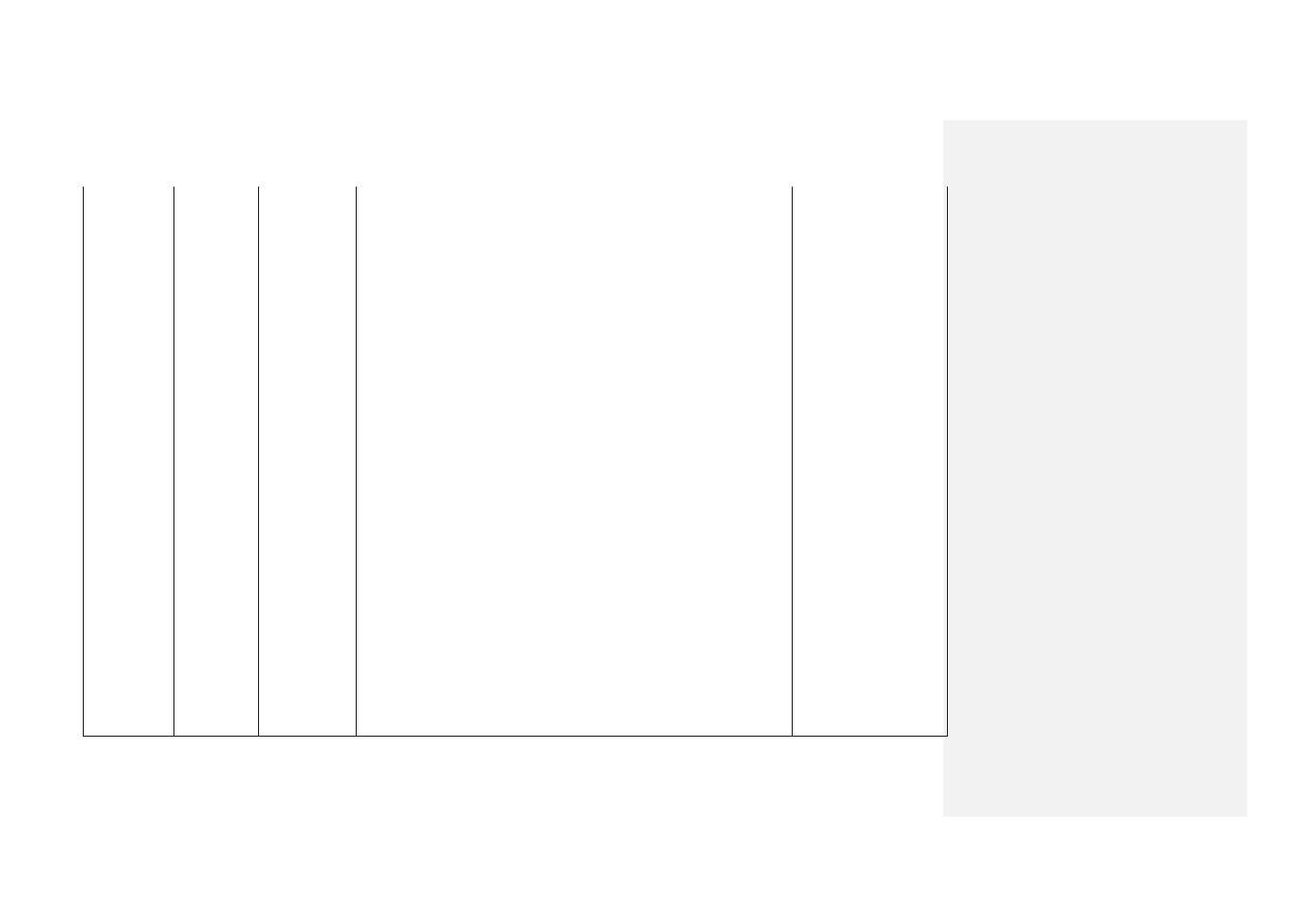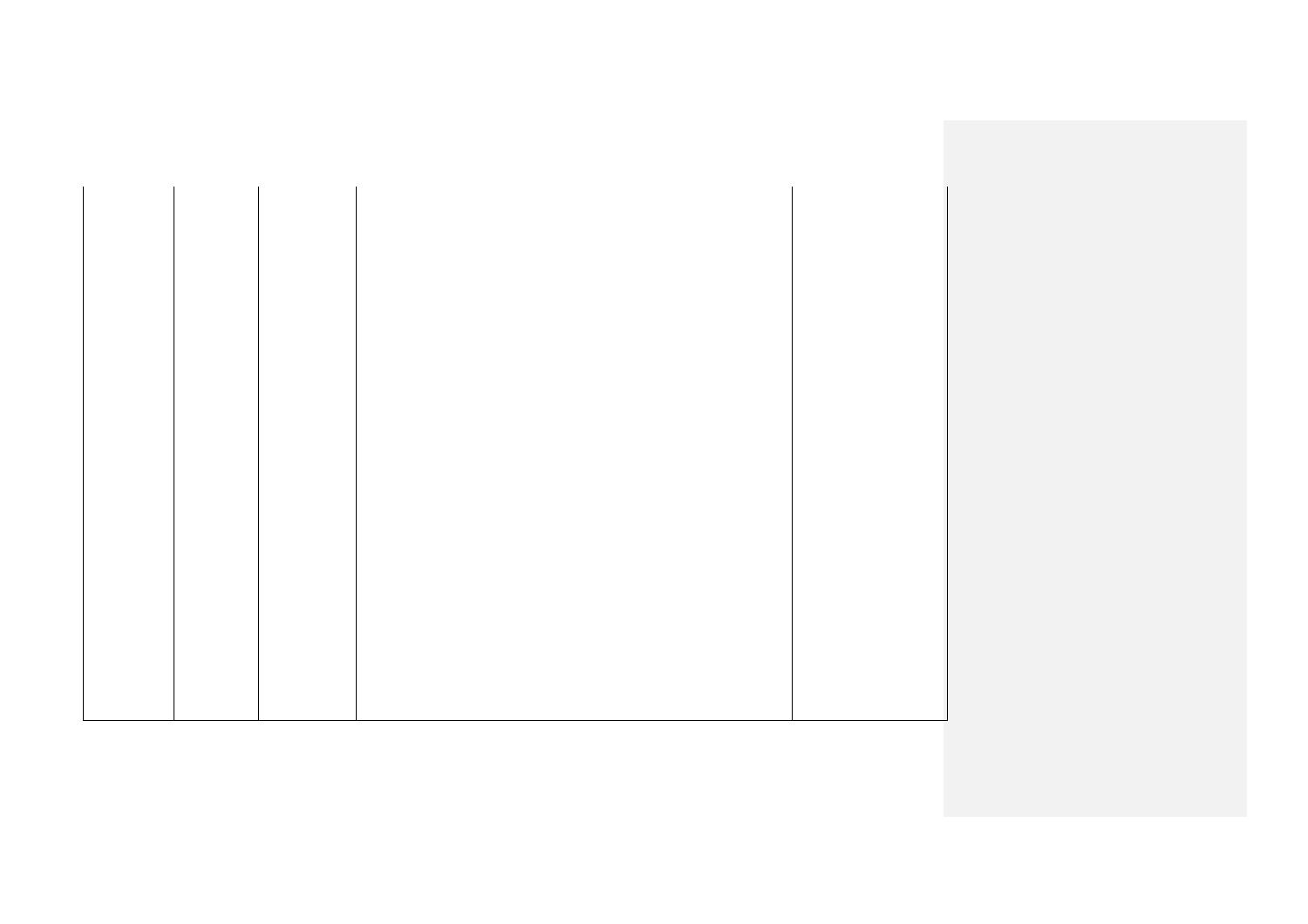| tomNegative<br>effects on<br>Mental<br>Health and<br>Wellbeing | Adults and<br>pupils | High | <b>Staff</b><br>Share the VENN Wellbeing policy and refer staff to the support section<br>٠<br>Health and wellbeing check for all staff working in school and from<br>home<br>Staff have collective responsibility for staff well being of their<br>٠<br>colleagues and to look out for one another.<br>Support from VENN HR partner, Lynsey Cook<br>٠<br><b>Pupils</b><br>PSHE, Health and wellbeing resources to be shared with children<br>$\bullet$<br>through the academy website, twitter and weekly welfare call to<br>parents<br>Wellbeing calls to all parents of vulnerable pupils not attending or have<br>$\bullet$<br>concerning attendance.<br>The curriculum for all children will have a focus on SEMH.<br>$\bullet$<br>Personal Development Mentors to provide additional resources for<br>$\bullet$<br>pupils identified as needing focus support<br>SEMH resources from EP services to be used<br>$\bullet$<br>Child friendly COVID story booklets shared with parents<br>$\bullet$<br>Regular online safety information shared with parents<br>$\bullet$<br>Children University well being packs to be distributed to pupils staying<br>at home and CLA pupils.<br>Recovery CASE curriculum in place and personalised to needs of the<br>pupils. | Medium |
|----------------------------------------------------------------|----------------------|------|----------------------------------------------------------------------------------------------------------------------------------------------------------------------------------------------------------------------------------------------------------------------------------------------------------------------------------------------------------------------------------------------------------------------------------------------------------------------------------------------------------------------------------------------------------------------------------------------------------------------------------------------------------------------------------------------------------------------------------------------------------------------------------------------------------------------------------------------------------------------------------------------------------------------------------------------------------------------------------------------------------------------------------------------------------------------------------------------------------------------------------------------------------------------------------------------------------------------------------------------------------------------|--------|
| Spread of<br>Infection                                         | Pupils and<br>staff  | High | <b>Behaviour Management</b><br>The behaviour policy has been amended to reflect changes to how<br>behaviour is able to be managed.<br>Small class sizes, clear and consistent routines and protocols will<br>promote positive and safe behaviours<br>Behaviour management will reduce levels of confrontation and<br>$\bullet$<br>anxieties<br>Scripts will be adjusted and will include praise for those pupils<br>following social distancing, hygiene procedures etc.<br>All pupils have a risk assessment<br>$\bullet$<br>Following incidents of challenging pupil behaviour staff will be<br>consulted to check their safety, mental well-being and feelings about<br>next steps.                                                                                                                                                                                                                                                                                                                                                                                                                                                                                                                                                                               | Medium |